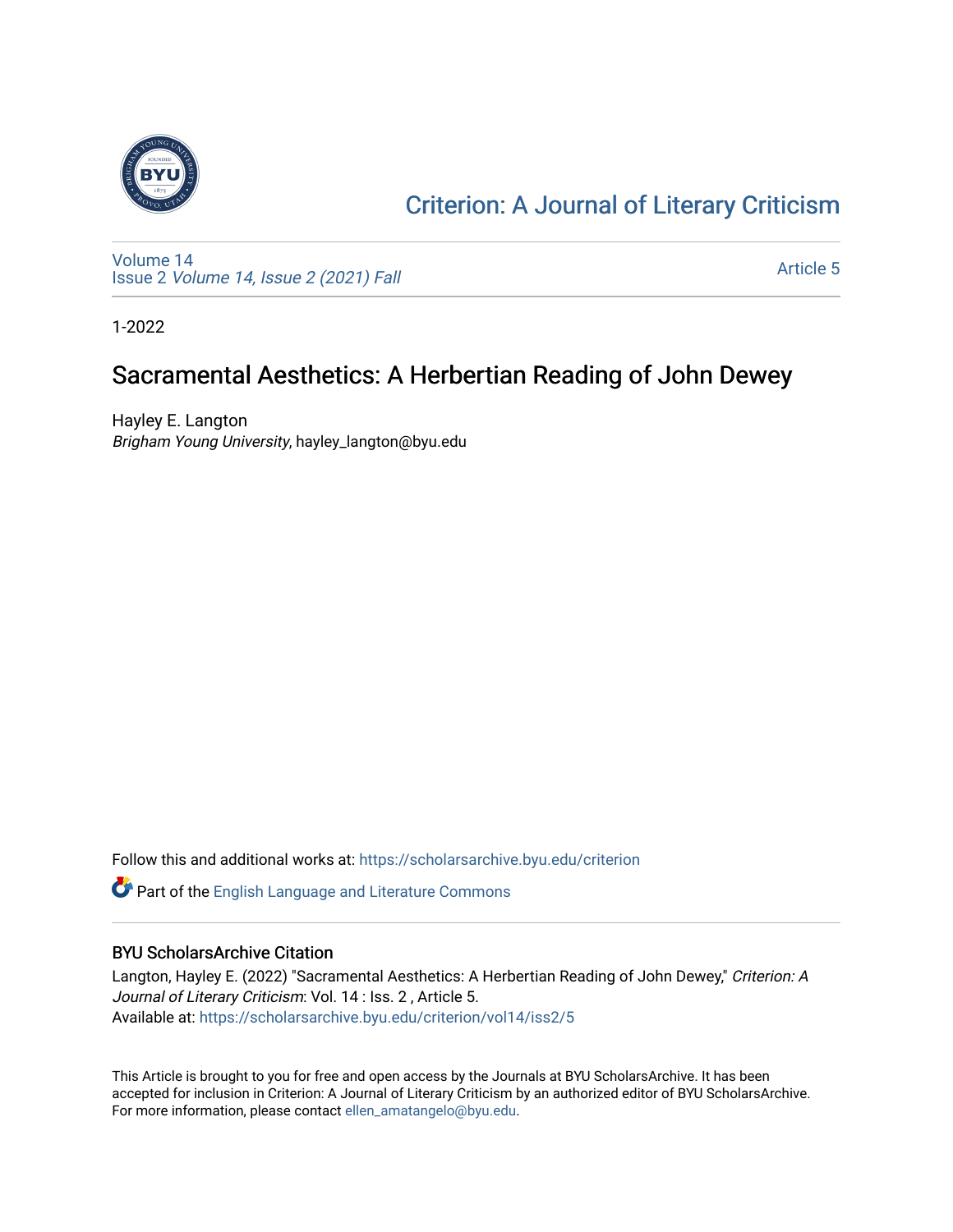## Sacramental Aesthetics A Herbertian Reading of John Dewey

*Hayley Langton*

George Herbert's devotional poetry is wellknown for inviting active engagement and interpretation from its readers, for its sometimes-contradictory elements, and for its emphasis on textuality. Yet despite the clear parallels these qualities present between the structure and experience of Herbert's poetry in *The Temple* and the aesthetics of John Dewey, the characteristics shared between sacramental poetry and Dewey's theory have thus far been overlooked. I argue that a Herbertian reading of Dewey's aesthetics reveals its underlying sacramentality and, in turn, provides a new framework for studying the functions of Herbert's rhetoric. In addition, the sacramental qualities of Dewey's philosophy make a compelling argument for further postsecular interpretations.

# Sacramental Poetics

The primary purpose of a sacrament is a sign that points to something beyond itself through images, sound, time, or language (Schwartz 4). According to Regina Schwartz, in the pre-Reformation Eucharist this "pointing beyond itself" was so complete it constituted transubstantiation. It was a *signa*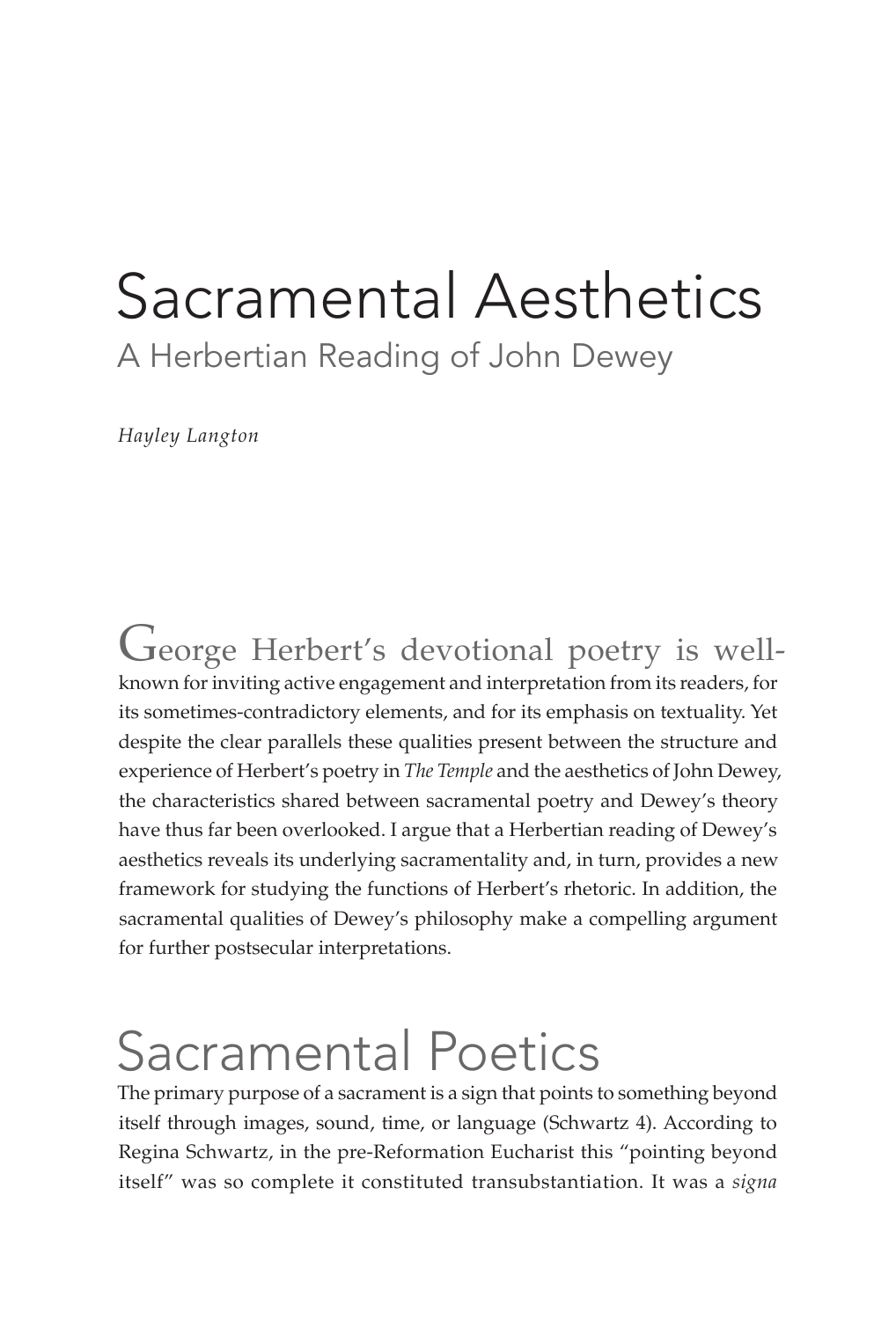*naturalia*, a sign that bridged beings and the divine through the will of God. While sign-making played a role in pre-Reformation sacraments (particularly the Eucharist) in this way, my argument chiefly concerns post-Reformation sacraments. Schwartz claims that as the Eucharist was dismantled during the Reformation the reformers were left with a nostalgic thirst for Christ's material presence, as is often evident in the work of Donne, Herbert, Shakespeare, Milton, and other seventeenth-century poets. Kimberly Johnson adds to this when she states that following the sixteenth-century Reformation, "the lyric poem becomes a primary cultural site for investigating the capacity of language to manifest presence" (6). These poems draw attention to the text as corporeal artifacts that embody the Eucharistic anxiety over signification and how it operates.

Herbert's poetry offers a prime example of this anxiety, as his readers "[become] radically aware of the experience of encountering signs" (Johnson, 30). The forms and structure of Herbert's poetry continually draw the reader's attention back to its textuality and thus to its signification. There are many ways in which Herbert accomplishes this, but here I focus only on one: the dialectic between speaker and poem (the latter referring to both text and form), as identified by Stanley Fish.<sup>1</sup> Herbert's poem "Love-joy" clearly illustrates this dialectic:

> AS on a window late I cast mine eye, I saw a vine drop grapes with *J* and *C* Anneal'd on every bunch. One standing by Ask'd what it meant. I, who am never loth To spend my judgement, said, It seem'd to me To be the bodie and the letters both Of *Joy* and *Charitie*. Sir, you have not miss'd, The man reply'd; It figures *JESUS CHRIST*. (413)

In "Love-joy" the speaker is first identified as an interpreter—one who views a scene through a window and must assign meaning to it (Johnson 47). The speaker sees the letters (or signs) "*J* and *C*" and is asked explicitly to render them meaningful. The reader, of course, is also an interpreter looking through a

<sup>1</sup> Fish explains that many of phrases in Herbert's poetry reprise the Socratic method by presenting deliberately naive assertions "that function as questions because they invite the reader to supply either what is missing or what is deficient" (195). In turn, this changes the experience of the reader as he or she discovers truth through the "dialectic" (or statement/revision pattern) this creates.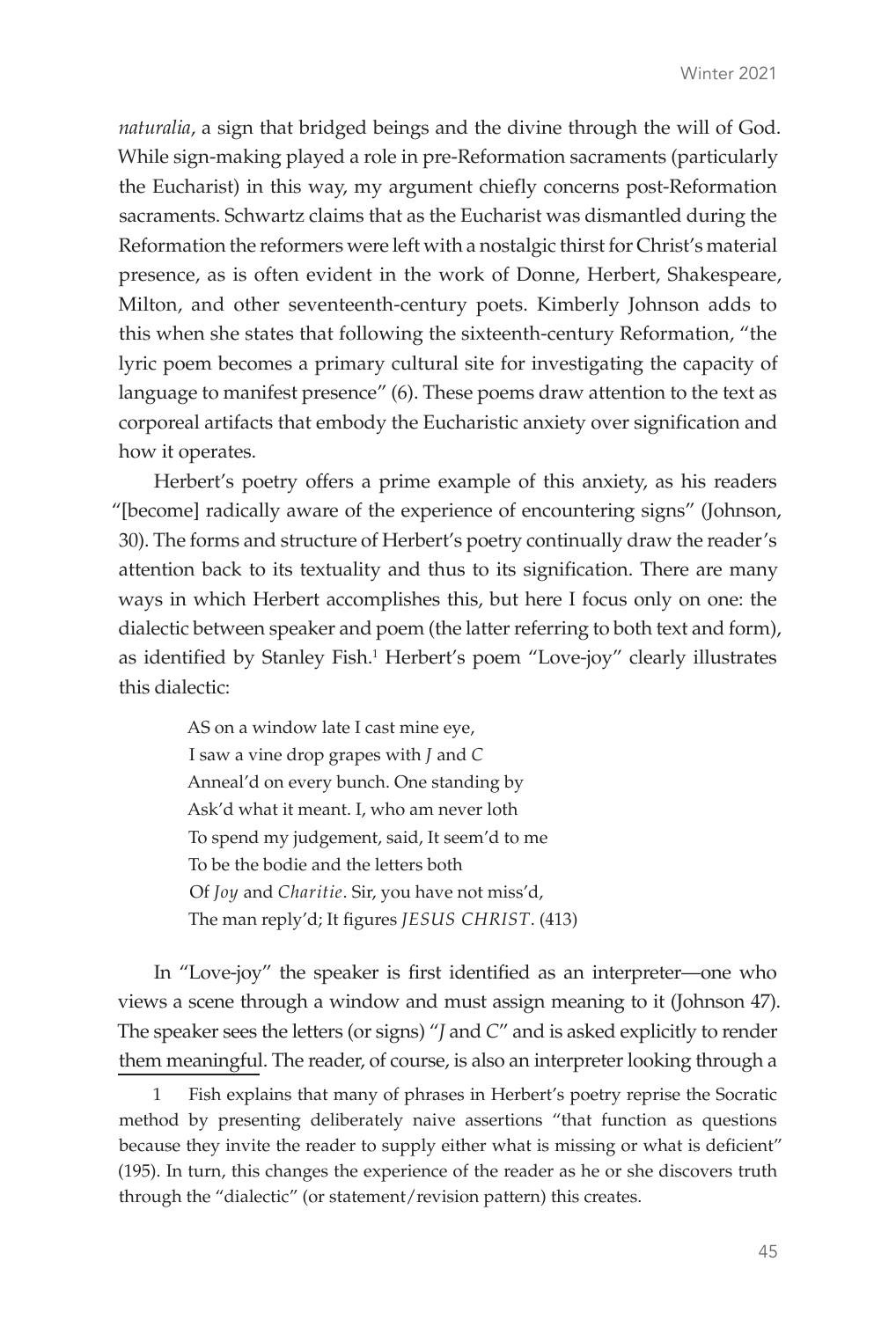#### Criterion

lens (the text) and is assigned the same task. As Fish explains, the reader readily recognizes the obvious answer: Jesus Christ (195). This answer is held until line seven, when the reader questions the speaker's response of "*Joy* and *Charitie*." The reader questions again when the narrator is supposed to be correct ("Sir, you have not miss'd,") and then a final time when the reader's initial assumption is confirmed ("it figures *JESUS CHRIST*"). At the final line, the reader finds the answer—the understanding that the multiple meanings of *J* and *C* imply each other (Fish 195).

Even then, the poem cannot quite be tied up so neatly. With this poem Herbert draws attention to the instability of the sign. Is it the means, the ends, or both? As Johnson points out, by emphasizing "*JESUS CHRIST*" visually, Herbert also draws attention to the words' textuality; as he destabilizes the meaning (or signification) of the words themselves, the reader also becomes more aware of the words as artifact (49). In addition, through the dialectic described above the reader has actually reenacted the action in the poem. Like the speaker, the reader steps into an interpretative role and attempts to render signs meaningful. He or she continually experiences the instability of the text all while discovering Jesus Christ as the ultimate meaning—but Jesus Christ is never clearly identified as the signifier, the signified, or the means to either. Herbert's poetry becomes clearly sacramental as he draws out the anxiety in the operation and experience of the Eucharist not merely through structure or narrative, but by requiring the reader to take part in the experience along with the speaker.

# Dewey's Aesthetics

This experience gestures towards the aesthetics of John Dewey, but before going further it is necessary to understand what both "aesthetics" and "experience" mean in this context. Aesthetics is a broad term that is easily abused. Borrowing from Bence Nanay, "aesthetics" does not mean defining what is beautiful and what is not, and it does not refer to the philosophy of art; it is the experience that takes place when one is fully engaged in any form of art, be it jazz, an ocean sunset, a Picasso, or simply the way light filters through a kitchen window (4, 7). Dewey is interested in the experience that engagement creates—what must take place for it to happen, what it is exactly, and how and why such experiences are universally meaningful.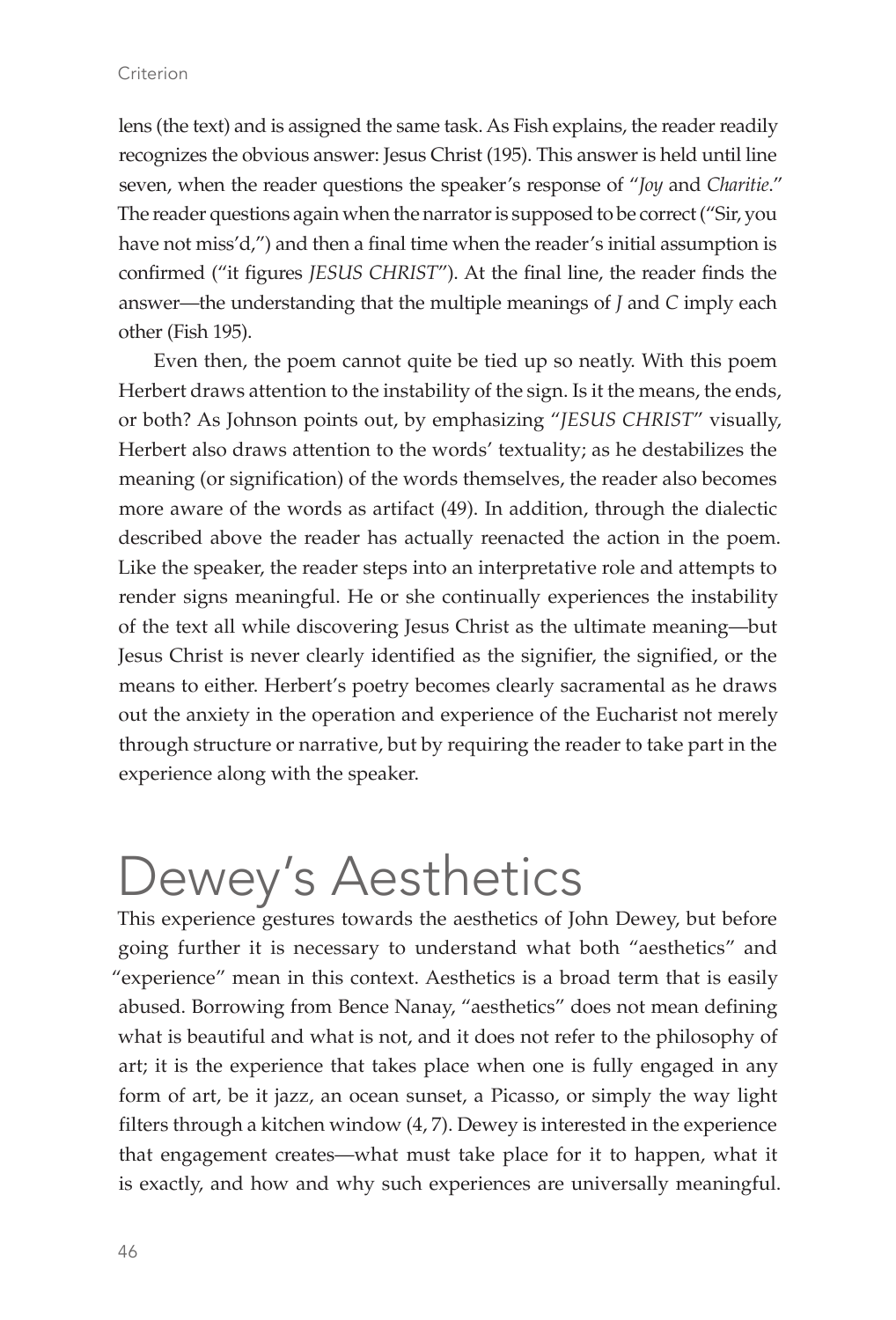Aesthetic experience, for Dewey, is the "culminating meaning of overcoming resistance" (Stroud 35). This resistance can take several forms. Frequently it may simply be the tendency to be distracted by the mundane, to resist surprise. Other times it may be physical, such as climbing a mountain before being able to enjoy the view. Or, the resistance may be the struggle to actively engage—to identify the various aspects of the artistic object and find cohesive meaning in them.<sup>2</sup>

Dewey is known for the sharp distinction he makes between "experience" and having *an Experience* (distinguished in this paper by a capitalized E, a convention Dewey himself did not practice). Experience is composed or made; it is always aesthetic and expresses what takes place in the attentive viewer's encounter with the aesthetic object. It is reliant on the relationship between the two and can be determined by a number of different factors, but the most crucial are that an experience must have a creative component, it must have a coming together of distinct parts (which Dewey calls "consummation"), and it must include growth or progress—that is, there must be a sense of movement and a form of resistance that is overcome (Dewey 17). These factors (among others) consummate to form a cohesive experience, creating new meaning through an experience of growth that cannot be articulated singularly.

Due to its sacramentality, or its intentional and overt tension between sign and signified, Herbert's poetry exemplifies each of these necessary components. This does not mean that every reader of Herbert's poetry is moved to have an Experience, but does suggest that for the willing and attentive reader, Herbert's poetry is particularly suited for *inviting* an Experience as Dewey defines it. Thus through Herbert, I argue that each of these factors are also a fundamental part of sacramental experience.

For instance, by consistently drawing the reader's attention to the artifice of his poems, the creative component of the artistic object (in this case, the text) is made clear. And as shown previously in "Love-joy," the attentive reader actively navigates the anxiety between sign and signified, taking part in the creation of the aesthetic Experience as he or she responds to the corrections, questions, and surprises inherent in the text. Such navigation is a hallmark of Herbert's poetry and is even recognized in the whole work of *The Temple* itself, as the reader is brought to the entrance of "*The Temple*" at "The Altar" and

The value of aesthetic experiences is considered to be self-evident. See George Herbert Mead's "The Nature of Aesthetic Experience" and Scott R. Stroud's "The Art of Experience: Dewey on the Aesthetic."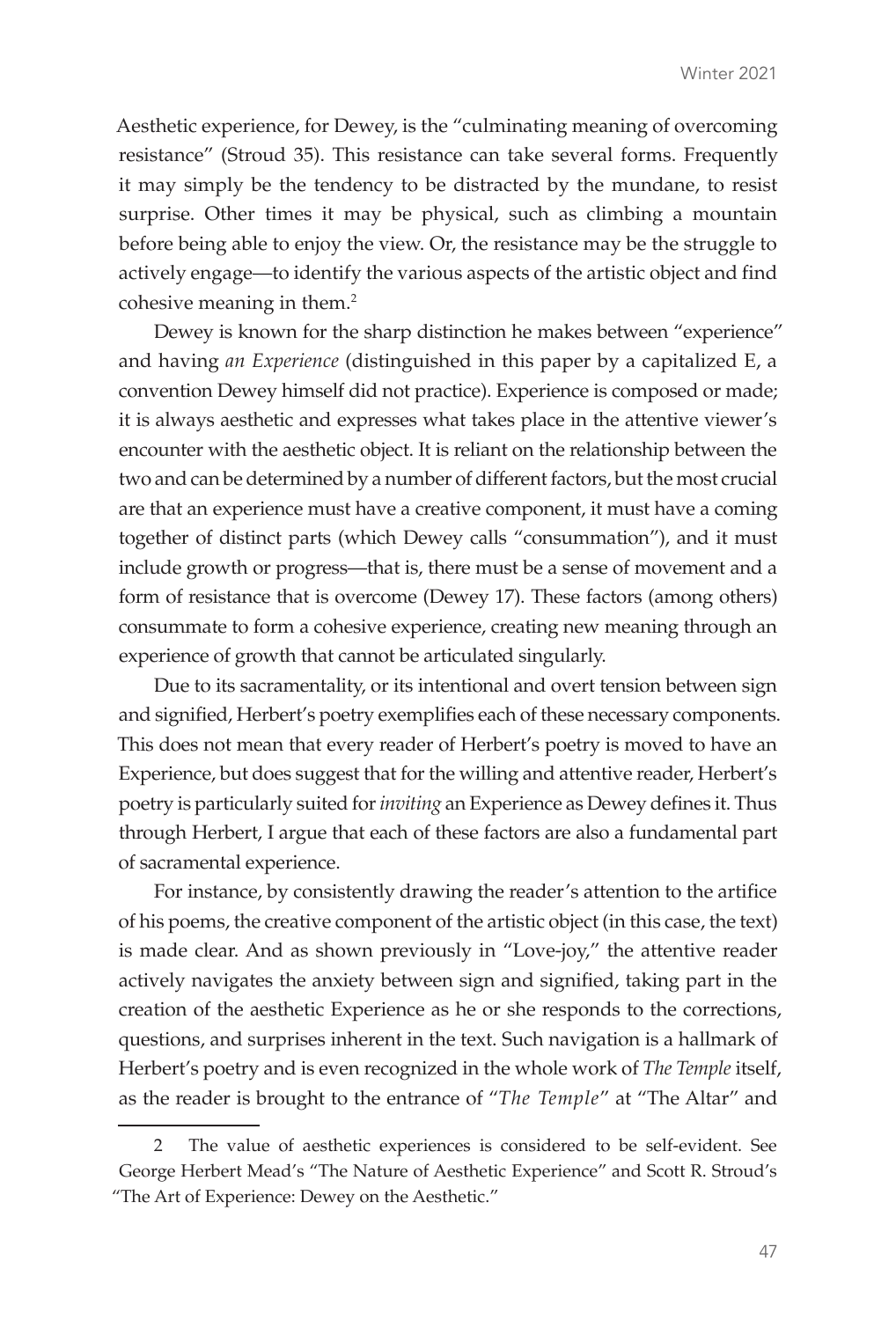#### Criterion

concludes by partaking of the Host in "Love (III)" (658). This careful structure evokes a sense of progression, sacredness, and meaning to which the poetry gestures. Within his work the separate "parts" of sign and signified or text and meaning—as well as many unmentioned such as rhyme scheme, ornamental language, poetic structure, and so on—consummate into one whole: the poem as a text as well as a culminating meaning, such as Jesus Christ. And yet each part remains clearly distinct, due again to the sacramental elements of Herbert's poetry which emphasize textuality as sign.

In addition, Herbert readily provides "resistance to be overcome." Allowing oneself to be surprised and corrected through the dialectic is certainly one form of resistance; another is navigating the instability of the text. The instability—which never fully resolves—does not deter the Experience, but aids in its creation by providing movement and growth. The instability of the sign requires the reader to dwell on the movement between sign and signified and the new meaning that results. In fact, rendering the sign as meaningful is a compelling example of what Dewey calls the "continuous consummating" of the distinct parts. Sign and signified must be continuously consummated, or brought together as one in ongoing process, because their instability requires the act of coming together again and again as meaning fluctuates through "play" (Derrida 278). This coming together recalls the Eucharistic experience, bringing together the spiritual and material while emphasizing the anxiety between them.

## Quality of Attention

Unsurprisingly, the agency of the viewer plays a crucial part in each of these factors of an Experience. According to Dewey, the viewer must deliberately engage with the artistic object, but not too deliberately because whatever else an experience may be, it is not something that can be forced. The viewer must be receptive and open to surprises and new considerations, but not too receptive, or he or she will likely become distracted or bored. Having an Experience requires a certain quality of attention: attention that is distributed between multiple aspects of the subject of study, but that especially focuses on the relationship between viewer and object (Nanay 39).

Herbert's poetry directs the reader's attention in just this way; the dialectic is one example. It requires open-ended attention; rather than firmly holding one conclusion in mind, the reader is compelled to consider different interpretations by attending to multiple features of the poem—as when correcting the initial answer of "Jesus Christ" to "Joy and Charitie," and then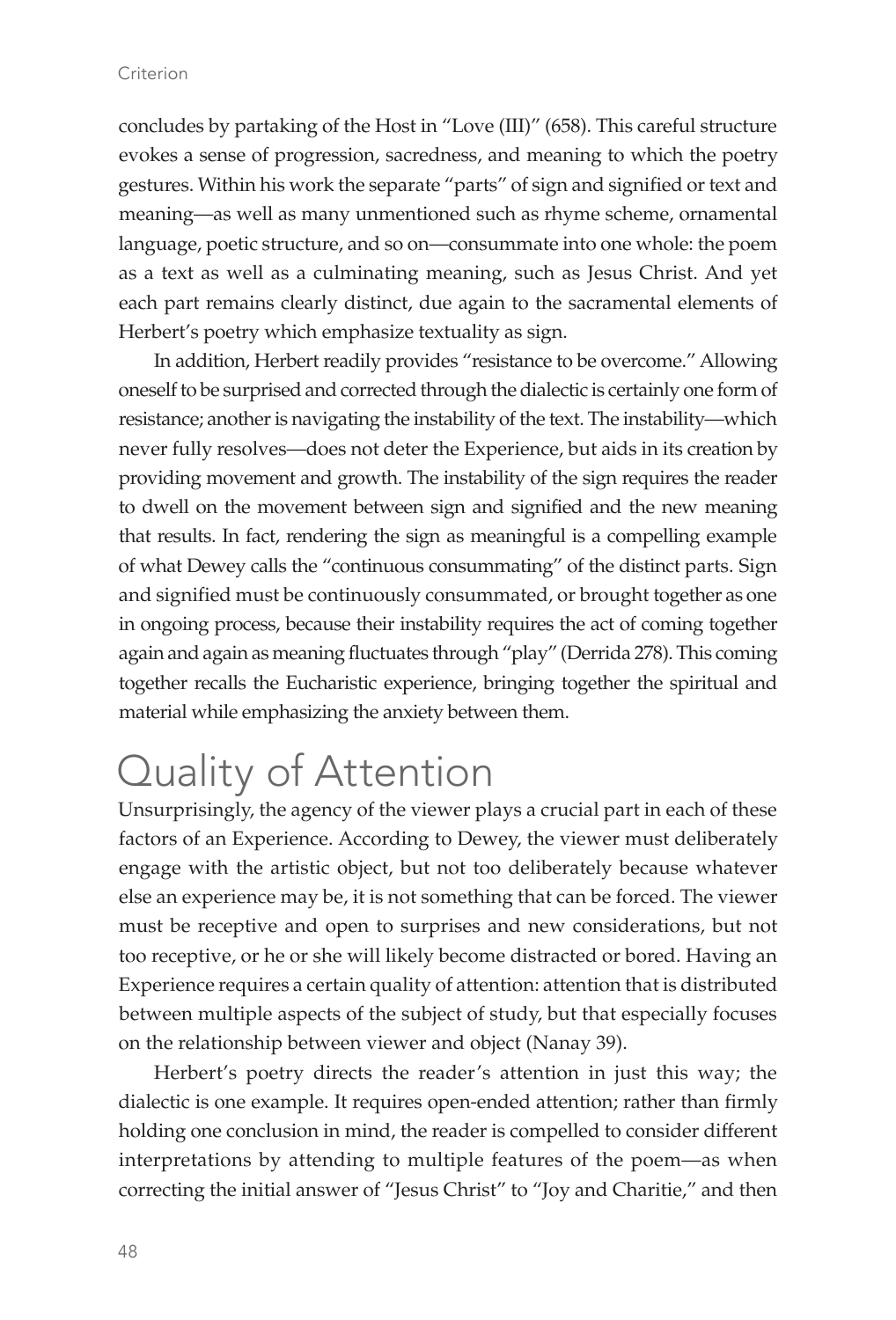to "Jesus Christ" again but with additional meaning. Approaching the text with a predetermined focus or refusing to be open to variant interpretations is supremely difficult if the poem is to be comprehended at all, even at its most literal level. Additionally, and perhaps more importantly, Herbert's emphasis on drawing out the textuality of his poetry ensures that the reader is constantly aware of both the sacramental sign as well as the effectual meaning to which it points; Herbert does not allow his readers to see only one thing.

"The Altar" is particularly effective in this way:

 A broken ALTAR, Lord, thy servant rears, Made of a heart and cemented with tears: Whose parts are as thy hand did frame; No workman's tool hath touch'd the same. A HEART alone Is such a stone, As nothing but Thy pow'r doth cut. Wherefore each part Of my hard heart Meets in this frame, To praise thy name: That if I chance to hold my peace, These stones to praise thee may not cease. Oh, let thy blessed SACRIFICE be mine, And sanctify this ALTAR to be thine. (89)

The poem's striking shape (whether a traditional altar, the letter *I*, or something else entirely) as well as the capitalization continually remind the reader of the poem as a text or artifact as well as the act of interpretation. The two aspects—interpretation or meaning-making, and the sign or artistic object—remain distinct and are in fact *emphasized* as distinct as the reader's attention jumps between both, but are integrated into one cohesive experience as the poem is read.

The content of the poem also invites the reader to keep a distributed, yet focused, attention, as it begins with a broken altar (contrasted with the shape of a whole altar the poem appears to make) made by the speaker and yet ends with a sanctified altar that, apparently, has been untouched by "workman's tool[s]" and belongs to the Lord. In addition, the narrator, who begins the poem by addressing God, appears to cancel out his own voice by ending with the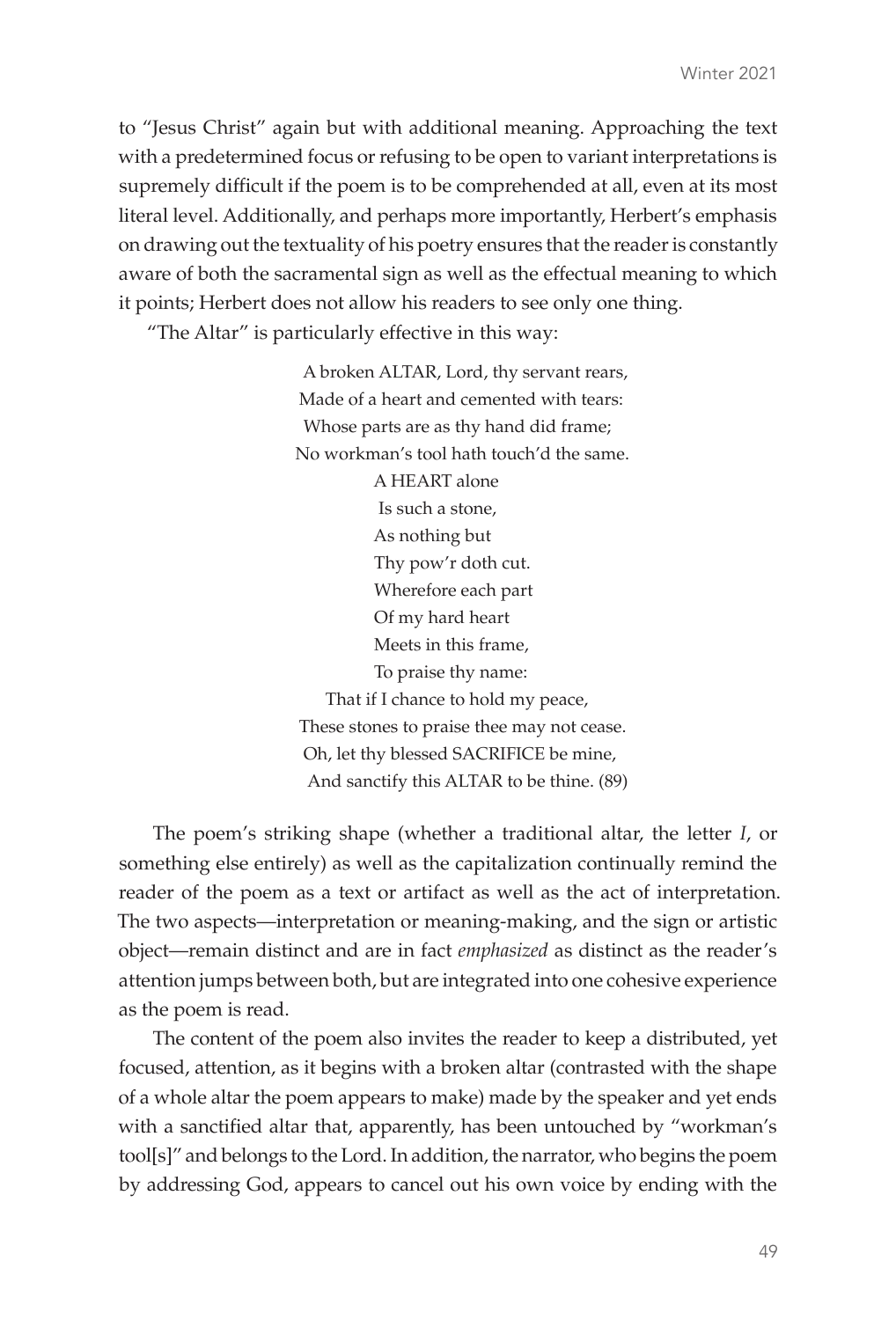suggestion that there is no need to say anything.<sup>33</sup> These contrasting elements invite and almost compel the engaged reader to constantly interpret between them. And because Herbert's poetry is "radically invested in promoting its own surface," the reader is especially cognizant of this act of interpretation itself (Johnson 43).

The emphasis on text-as-sign, as well as content-driven structures such as the dialectic, once again invites the reader to consider his or her relationship with the aesthetic object (being the text, the narrator, or both together). While the reader may read and interpret other works all in one act with little thought, in Herbert's poetry the reader does so only selfconsciously. The consummation and growth that takes place in Herbert's poetry is not simply stated but becomes the actual textual experience as the text directs the reader's attention to the relationship between him or herself and the poem.

## Restoring Continuity

Dewey especially emphasizes creating aesthetic experiences out of the normal, everyday, or mundane. For Dewey, virtually any act or object can become aesthetic. His self-proclaimed task is to "restore continuity between the refined and intensified forms of experience that are works of art and the everyday events, doings, and sufferings" (3). Bringing aesthetic experiences from "high art" down to everyday events is not convenient, it's necessary; the ability to unite the two is a core part of what an Experience is. For Dewey, this is where aesthetics meets pragmatism: in rendering everyday experience more meaningful (Hildebrand). This is exactly what Herbert's sacramental poetics set out to do: if not to render everyday experience more meaningful, then to render everyday signs more meaningful. A Herbertian reading of Dewey reveals that Dewey accomplishes his aim by rendering everyday experience sacramental, by drawing out signs (artistic objects) and directing focus to one's relationship to them despite—and perhaps because of—their resistance and instability.

The close similarities between Herbert's poetry and Dewey's aesthetic theory make clear the sacramental qualities of the latter. Both an Experience and a sacramental experience involve an element of creation—first through

<sup>3</sup> See Fish, Stanley. *Self-Consuming Artifacts: The Experience of Seventeenth-Century Literature.* Berkeley, University of California Press, 1972.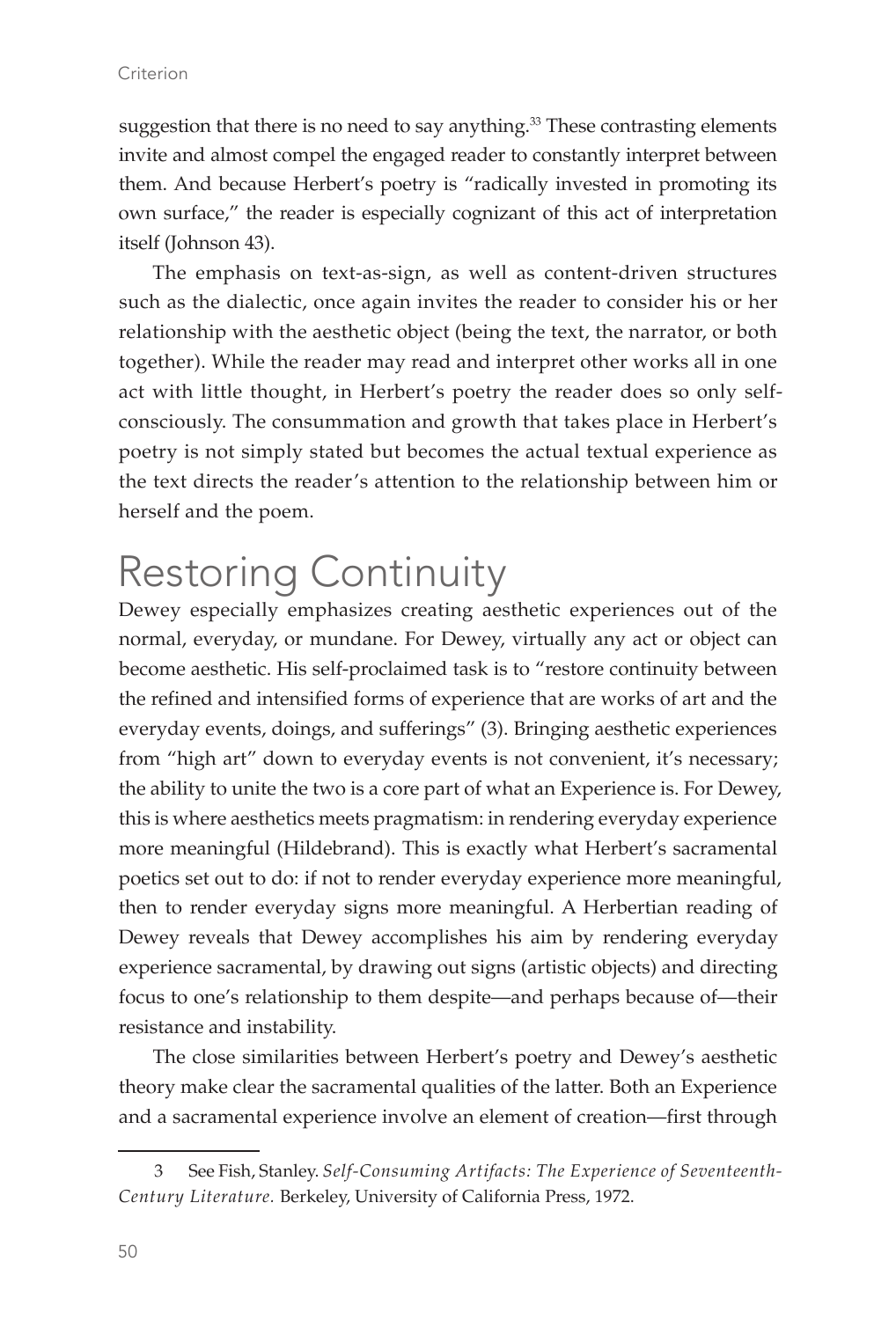the creation of the aesthetic object or sacrament (text, art, or Eucharistic elements such as bread, wine,and setting) and second as the viewer actively participates in creating the Experience. Distinct parts of the aesthetic (various artistic features as well as the relationship between sign and signified) come together in "consummation" to develop a cohesive, meaningful experience. This experience first required wading through the resistance of instability and cannot be found, identified, or understood in any other way.

This last point is crucial. All text, and arguably all experience, is reliant on making meaning from signs. But in post-Reformation Eucharistic experience and in a "Dewey" Experience, the growth, the progress, the actual *meaningfulness* is in the act of creating and having the experience itself.<sup>4</sup> It is both the means and the ends, and it is reliant on the instability of the sign. Consequently, it is a meaning that cannot be identified or articulated in any other way. This is why Dewey claims that an artist is in the act of completion at every stage. George Herbert Mead explains aesthetics similarly when he argues that an aesthetic experience is recovering the sense of the final outcome before it is achieved, and this sense is, meanwhile, what continues to spur the act of creation (386).

This is why, for Dewey, an Experience is or ought to be part of every "normally complete" everyday experience . . . it is not an "intruder from without" (46). An Experience portrays the same efficacy of sign-making as has been felt since the post-Reformation period—it renders mundane bread meaningful. Just as Johnson states, "the sacramental presence of Christ in the eucharistic elements relies on the operation of a figure," the meaningfulness of artistic objects and everyday experience continues to rely on the operation of signification (13). Like Herbert, Dewey's theory constantly reminds the viewer of the signs, or artistic objects, that render the Experience. In fact, an Experience is dependent on that very thing.

<sup>4</sup> It hardly needs stating that "creating" is an act that requires the agency of the creator. What is unique to both Herbert and the Eucharist is that the distinct "calling out" of the sign compels even the moderately attentive reader/auditor to participate with it, even if that participation is via rejection. While one may walk by a work of art without a glance, one cannot partake of the Eucharist or truly read Herbert without responding to the sign in some way. However, rendering that sign meaningful does require the active creation of an Experience, and thus is subject to the agency of the reader/auditor. In "Love (III)," the guest cannot avoid a transaction with the Host—but first declines and then chooses to "sit and eat" (658). Similarly, sacramental experience and an Experience as I am defining it does require a "choosing" in order to be effective, although participation with it is inherent.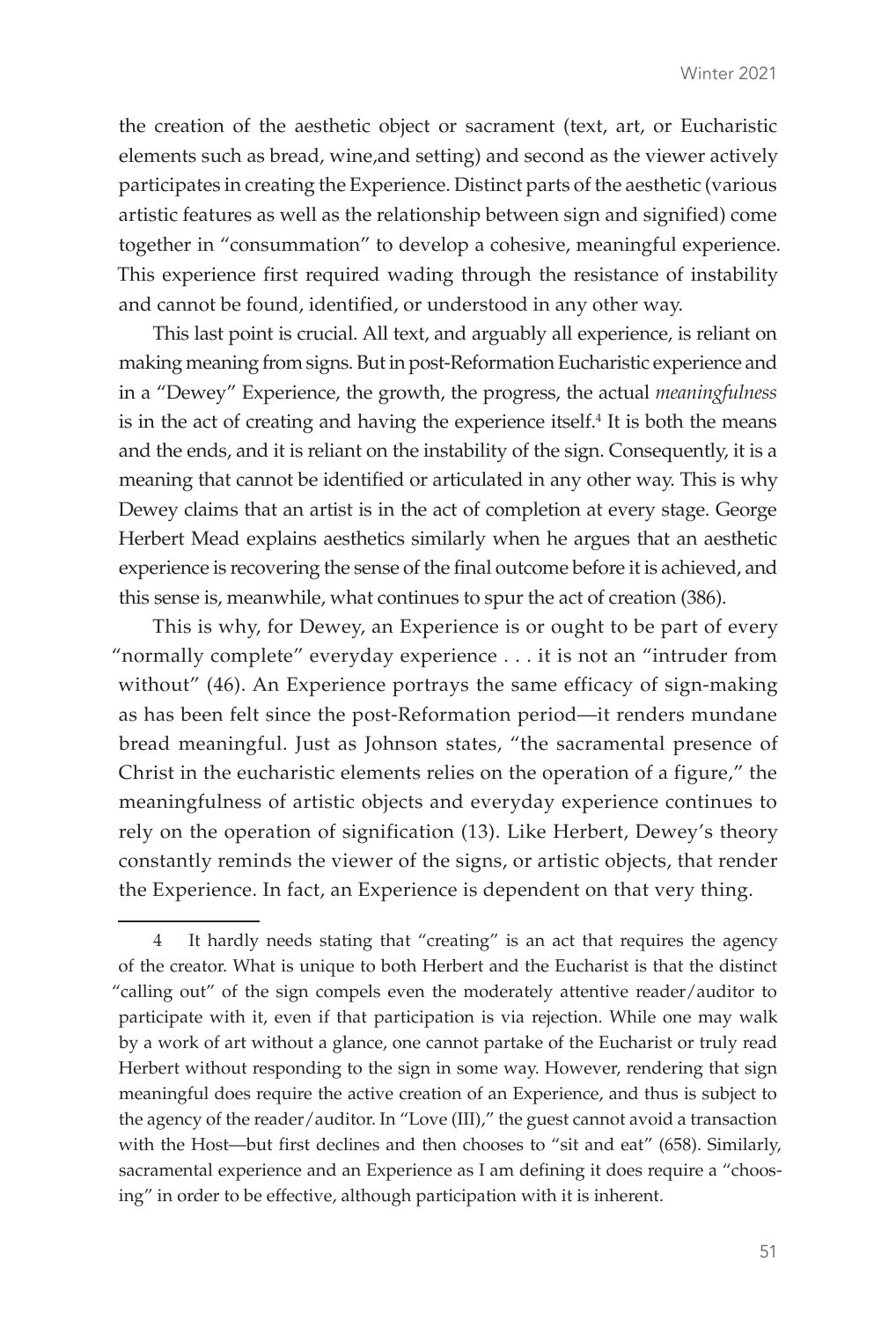## Implications for Further Study

Once Dewey's aesthetics are accepted as sacramental, his theory becomes a useful lens for understanding *how* sacramental poetics function. More than just pointing to Eucharistic references and motifs in seventeenth-century poetry, Dewey's theory offers an in-depth explanation of how and why the text becomes sacramental and explicates what must take place in the text—as well as what is required of the reader—to create what may be considered a truly sacramental experience. This lens begs new questions of Herbert's poetry: Which structures and forms invite an Experience, and how do they do so? How does Herbert create "resistance" through the text? And how does the act of creation (what Dewey would call the artistic element) of Herbert, speaker, and reader reconcile with the self-consuming qualities of his poems and his declaration that "[even] if I chance to hold my peace, these stones to praise thee may not cease" (89)? Aspects of these questions have been explored in part under different labels, but Dewey's theory offers multiple avenues for further discovery. Similarly, recognizing that Dewey's aesthetics parallel the post-Reformation eucharistic experience adds countless works (in genres ranging from philosophy to theology to lyric poetry) to the aesthetic field of study.

Thus, the sacramental qualities of Dewey's aesthetics broadens the boundaries of his discipline, reaffirming the role of literature in aesthetic experience and also suggesting a postsecular interpretation of his work. A Herbertian reading of Dewey becomes a compelling argument that the boundaries between the secular and religious are blurred; postsecular criticism explores the artificiality of these boundaries and their impact on the humanities, encouraging "openness [to] religious and spiritual experience" (Branch and Knight 503). Indeed, Dewey's definition of an Experience as full engagement between viewer and object where meaning is signified aptly illustrates the "heightened attention to religious feeling as well as to religious practices" that postsecularism values (Wickman 327). To be clear, I do not argue that Dewey's aesthetic theory is covertly religious, or that this reading ought to "bring back" interest in religious influence (postsecularism strongly protests the idea of such religious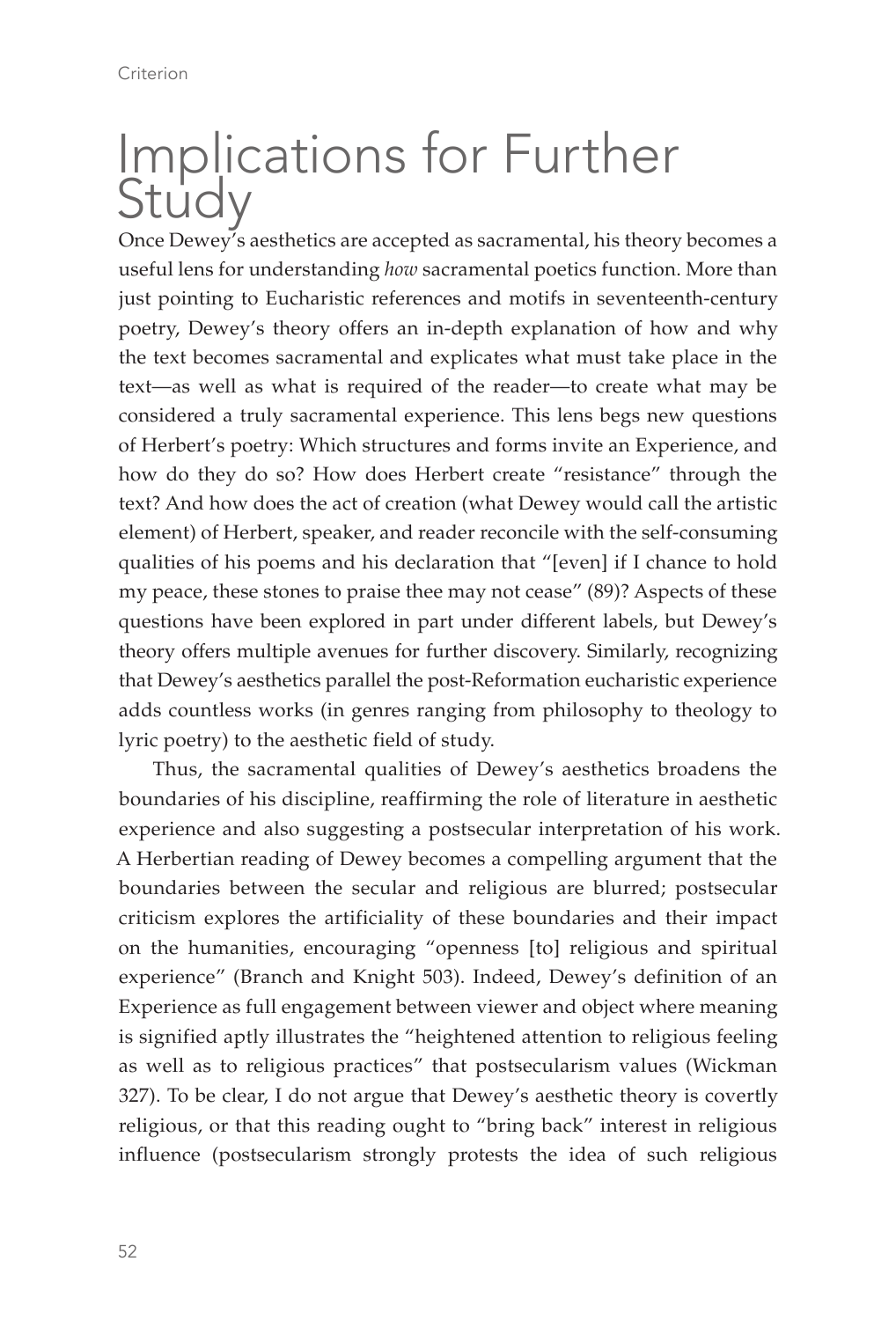" $r$ eturns").<sup>5</sup> But it does illustrate the subtle and far-reaching permeability of Eucharistic anxiety, and at least as importantly, offers a position from which to recognize and critique Dewey's master narrative.

This master narrative follows what Michael Kaufmann calls the "fortunate fall"; it's a narrative that tells of a "laudable change from a 'religious' past to a 'secular' present—[it] underwrites a professional identity based on progress and progressive values" (620). Dewey is well-known for his lecture "A Common Faith," in which he explains just that—that conventional religion regarding the supernatural will become a thing of the past, and "religious" belief will continue in the form of progressive, secular ideals that are followed with a religious fervor despite setbacks (Hildebrand). Reading Dewey's aesthetics as sacramental underscores the postsecular view that such narratives supporting the secularization thesis are constructed and artificial. That is, it shows that progression from the religious and the secular is not linear, if it even exists at all, and instead reveals his progressive and secular proposals as the *labels* that they are. In turn this revelation questions the function and purpose of such labels and asks why they were constructed in the first place. I do not attempt such an investigation here; rather, I argue that a Herbertian reading of Dewey allows it to happen.

 Re-reading John Dewey through Herbert's sacramental poetry reveals Dewey's aesthetics as sacramental. His theory of aesthetics brings forth the necessary signification of figures to create meaningfulness from everyday experience and relies on the anxiety between sign and signified—inherent in the Eucharist—as an indispensable dynamic that makes the creation of such meaning possible. Like the dialectic found in Herbert's poetry, Dewey requires the subject to take an active part in the Experience with an artistic object, or sign, and requires a distinct yet simultaneous recognition of its sign-making features with their effectual meaning, which he calls consummation. Likewise, re-reading Herbert through Dewey's aesthetics offers an explanation of how sacramental poetics function. Given the parallelism of Herbert's sacramental poetics and Dewey's aesthetics, the latter's theory becomes a compelling subject of interest within postsecular studies and offers promising potential for both aesthetic theory and sacramental poetry at large.

<sup>5</sup> See Branch, Lori. "Postsecular Studies." *The Routledge Companion to Literature and Religion*, edited by Mark Knight. Routledge, 2016, pp. 91–101.